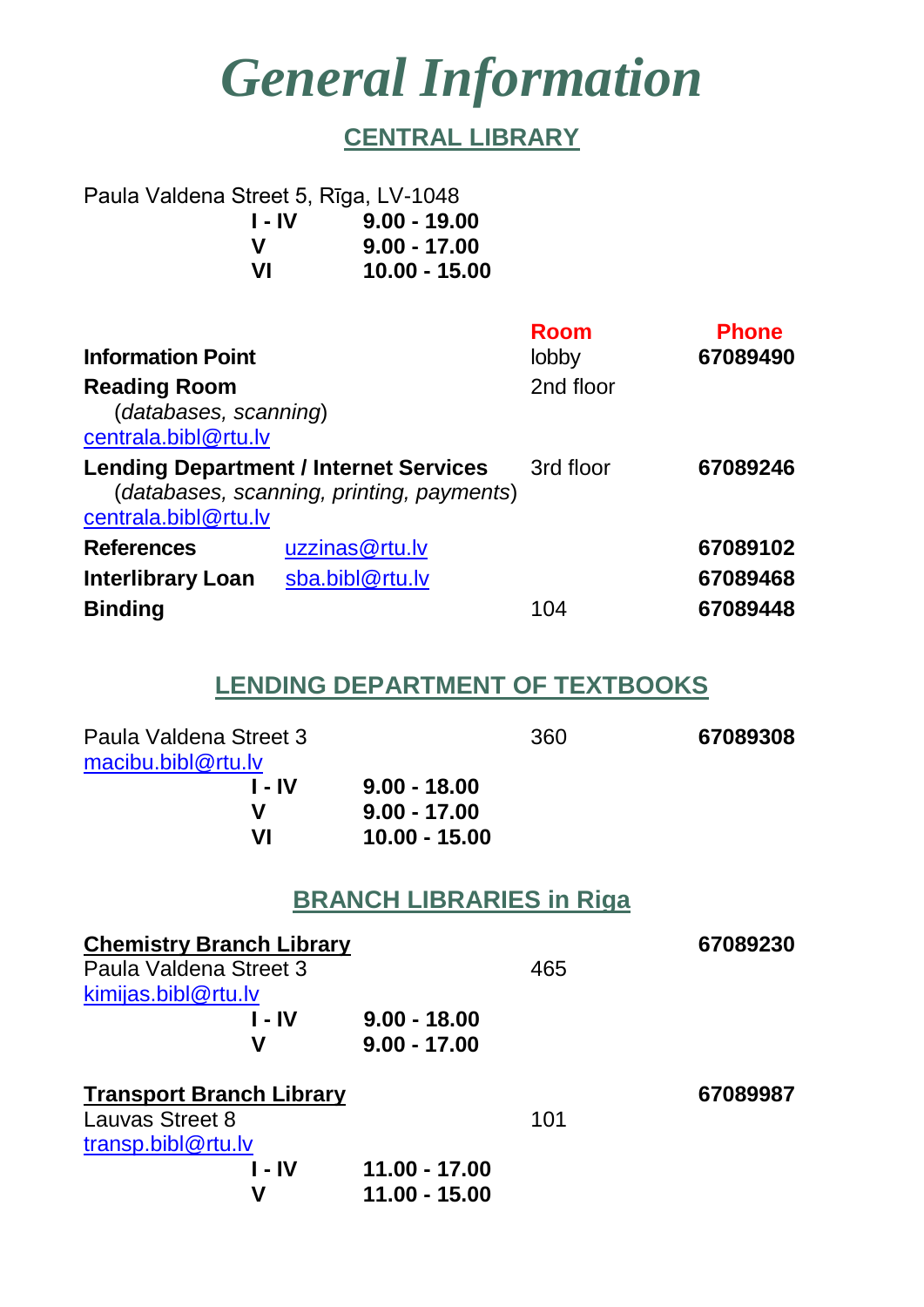

**[PRIMO Discovery](https://primolatvija.hosted.exlibrisgroup.com/primo-explore/search?sortby=rank&vid=371KISCRTU_VU1&lang=en_US)** - a search tool that allows you simultaneously search for information in Union catalogue, online databases and databases created by the RTU library. Sign in with your ORTUS password to check your Library account, extend the loan period, order books and periodicals, and access full-text e-resources.

# **ONLINE CATALOGUE**

#### **[http://ortus.rtu.lv](http://ortus.rtu.lv/)** → Library → Book reservation and request status

# **SUBSCRIBED DATABASES**

**Information about databases in English:** 

<https://www.rtu.lv/en/studies/scientific-library/electronic-resources>

Databases are available in the entire RTU network and portal ORTUS (**[http://ortus.rtu.lv](http://ortus.rtu.lv/)** → Library → Electronic Resources).

#### *[Latvijas standartu datubāze](https://www.lvs.lv/)* (standards) - available only in library.

*[LETA](http://leta.lv/)* - a national information agency (news, archive, Business portal *Nozare.lv*). *[Letonika](http://letonika.lv/)* (Latvian reference books, encyclopaedias, dictionaries).

#### *E-books*

*[Proquest Ebook Central](https://ebookcentral.proquest.com/lib/rtulv-ebooks/search.action) Academic Complete > 217 600 titles in science, technology, and economics.*

*[EBSCO eBook Academic Collection](http://search.ebscohost.com/) multi-subject database > 218 600 titles. [SpringerLink](http://link.springer.com/) > e-books* (computer science, engineering, chemistry, life sciences) *published in 2014-2021.*

#### *E-journals*

*[ACM Digital Library](http://dl.acm.org/)* - publications, conferences in computing.

*[EBSCOhost](http://search.ebscohost.com/) (18 databases, including Academic Search Complete, Business Source Complete, Applied Science & Technology Source, MasterFILE Premier and GreenFILE)*

**[IEEE Xplore Digital Library](http://ieeexplore.ieee.org/Xplore/home.jsp)** - access to more than 5,6 million full-text documents in electrical engineering, computer science, and electronics.

*[ScienceDirect](http://www.sciencedirect.com/)* **> 2700** e-journals and **> 340** e-books, a leading multisubject full-text scientific database offering journal articles and book chapters.

**[Wiley Online Library](http://onlinelibrary.wiley.com/)** - scientific, technical, medical, and scholarly journals.

*[WEB of Science](http://login.webofknowledge.com/)* - **abstract and citation** database of peer-reviewed literature.

*[Scopus](http://scopus.com/)* - **abstract and citation** database of peer-reviewed literature: scientific journals, books, and conference proceedings.